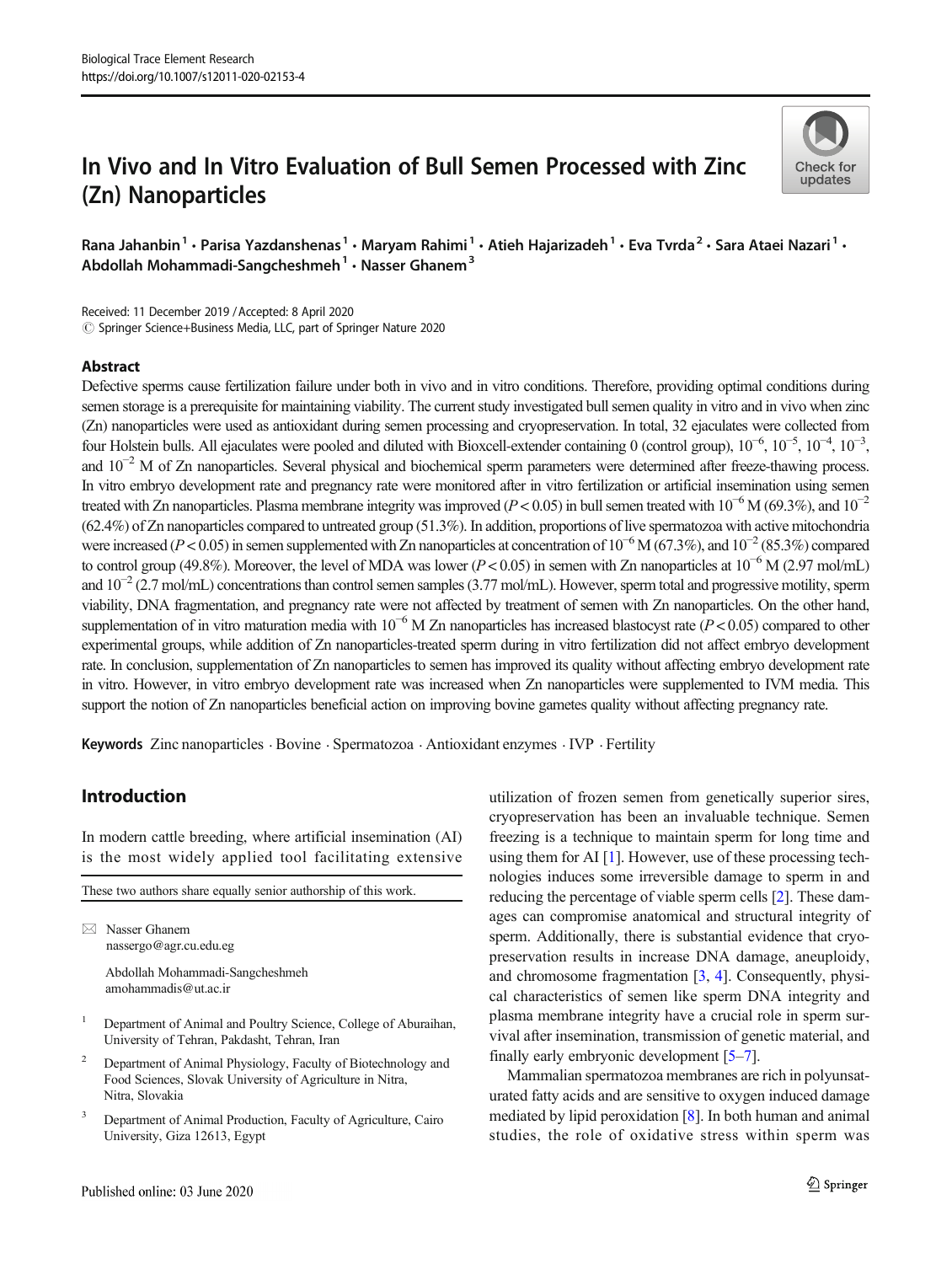emphasized, resulting in DNA damage [[9,](#page-8-0) [10\]](#page-8-0), reduced sperm parameters [[11,](#page-8-0) [12](#page-8-0)], and gene expression [[13,](#page-8-0) [14](#page-8-0)], and defective membrane integrity [\[1\]](#page-7-0). In some situations, the damage caused by oxidants may be repaired. Unfortunately, spermatozoa are unable to restore the damage induced by oxidative stress because they lack the necessary cytoplasmic-enzyme repair systems [\[15](#page-8-0)]. This is one of the features that make spermatozoa unique in their susceptibility to oxidative insult [\[8](#page-8-0)] which increases sperm deformations [\[5](#page-7-0), [8](#page-8-0)].

On the basis of these, several studies  $[1, 16-23]$  $[1, 16-23]$  $[1, 16-23]$  $[1, 16-23]$  $[1, 16-23]$  $[1, 16-23]$  have shown the beneficial effect of antioxidant therapy on oxidative stress in mammalian spermatozoa. Nanoparticles, with at least one dimension at 1–100 nm range, have become much prevalent in life over the past two decades, and are now widely used in a variety of industries and medical fields [[24](#page-8-0)]. Kobyliak et al. [\[25](#page-8-0)] have reported that cerium dioxide nanoparticles administrated for 10 days into male rats have decreased the serum level of lipid peroxidation product and increased catalase and superoxide dismutase activity, coupled with an increase in semen physical parameters (count, motility, viability, and percentage of live spermatozoa) [[25\]](#page-8-0). On the other hand, it has been indicated that sperm motility was decreased after exposure to gold nanoparticles, compared with normal group [[26\]](#page-8-0). Other study revealed that titanium dioxide (TiOR2R) nanoparticles decrease human sperm motility, and silica nanoparticles are toxic for mouse sperms [[27\]](#page-8-0). In 2011, a study on toxicity of TiOR2R and silver nanoparticles on reproductive system showed that a single oral 100 mg/kg dose of TiOR2R nanoparticles decreased mice developmental process, and increased fetal deformities and mortality [[28](#page-8-0)].

Trace mineral like zinc is essential for media used for in vitro embryo production. In this regard, supplementation of IVM media with zinc sulphate has improved bovine COCs quality by reducing DNA damage, increased cleavage rate, blastocyst rate, and total cell number compared to control group [[29\]](#page-8-0). The beneficial effect of zinc on oocyte quality during IVM was also confirmed in two different investigations [\[30](#page-8-0), [31\]](#page-8-0). Moreover, supplementing embryo culture media with zinc sulphate did not affect embryo development, however increased total cell number and inner cell mass of blastocyst [\[32\]](#page-8-0). All above-mentioned studies were done using Zn in normal form.

Research is limited on the use of nanoprticles on male fertility. In addition, to our knowledge, there is no study on impact of Zinc (Zn) nanoparticles on sperm, but it has been shown that elements such as Zn and Se are essential for testicular development and spermatogenesis [\[33](#page-8-0)–[35\]](#page-8-0). Therefore, it was hypothesized that insufficient intake of Zn impairs antioxidant defense system [[36,](#page-8-0) [37\]](#page-8-0). This may be an important risk factor in oxidant release and makes the spermatozoa more susceptible to lipid peroxidation [[36](#page-8-0), [37](#page-8-0)].

The current study was performed to evaluate Zn nanoparticles as an antioxidant in semen extender. Therefore, Zn

nanoparticles were added to Bioxcell® extender in a dosedependent manner, and after freeze-thawing process, semen quality was assessed using computer-assisted semen analysis (CASA). In addition, plasma membrane functionality (hypoosmotic swelling test; HOS), mitochondrial activity (Rhodamine-123), abnormal morphology (Hancock solution), and DNA fragmentation (Acridine orange) were determined after 72 h of storage. In vitro embryo development rate was evaluated after adding Zn nanoparticles to in vitro maturation media and after in vitro fertilization using Zn nanoparticlestreated semen. Finally, pregnancy rate was monitored at day 30 and 60 after artificial insemination using semen treated with Zn nanoparticles.

## Material and Methods

## Chemicals

Unless otherwise mentioned, all the chemicals, reagents, media, biologics, and media constituents were purchased from Sigma-Aldrich Chemicals, USA.

## Semen Collection

Semen was collected from four tested bulls of Holstein breed with artificial vagina. Four ejaculates were pooled and diluted with Bioxcell® extender containing 0 (control group),  $10^{-6}$ ,  $10^{-5}$ ,  $10^{-4}$ ,  $10^{-3}$ , and  $10^{-2}$  M of Zn nanoparticles. The semen samples were frozen for 72 h before used for further analysis. The wide range of Zn nanoparticles concentration selected in this study was due to lack of information in appropriate concentration of nanoparticles that could be added to semen extender; in addition, we followed the guidelines of study that was done by Barkhordari et al. [\[24\]](#page-8-0).

For cryopreservation, semen samples from different groups were filled and packed in 0.5-mL straws. After that, the temperature was brought to 4–6 °C, and after three and a half hours, the straws were transferred to the cryopreservation device. After 10 min, when the temperatures of straws reached almost − 140 °C, samples were transferred into liquid nitrogen at − 196 °C.

#### Sperm Motility

Progressive motility (PM), as well as total motility (TM), was evaluated using CASA program (Animal Version 12.3 CEROS, Hamilton-Thorne Biosciences, and Beverly, MA, USA).

#### Sperm Viability

A drop of semen  $(10 \mu L)$  were mixed with eosin-nigrosin and spread on a clean glass slide. The slides were air dried and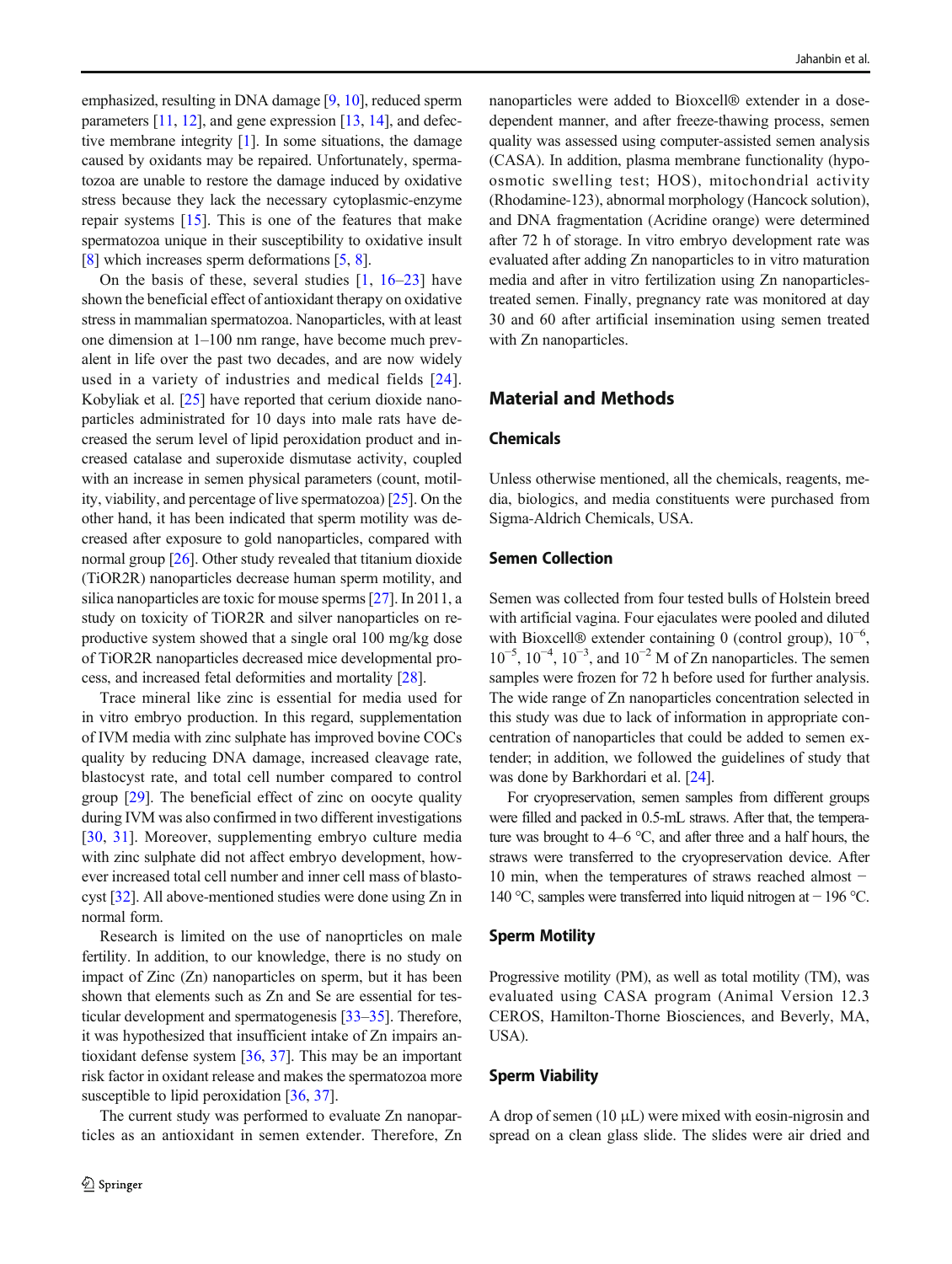examined under microscope. In total, 200 sperms were counted and the percentage of stained sperms (dead) and unstained sperms (live) were calculated.

## Sperm Morphology

A volume of 30 μL of semen sample was added to 300 mL of Hancock solution and mixed well by repeat pipetting. A drop of the mixed solution was spread on a glass slide then covered with lamella. In total, 200 spermatozoa were examined under an inverted microscope, for calculating the percentage of abnormal sperm (Fig. [8](#page-6-0)).

## Plasma Membrane Functionality

The plasma membrane functionality was assessed by hypoosmotic swelling (HOS) test after freeze-thawing process. The idea of HOS test is based on the membrane resistance to lose permeability barriers under stress condition (stretching in a hypo-osmotic medium). The assay was done by mixing 30 μL of semen with a 300-μL hypo-osmotic solution (9 g/ L fructose and 4.9 g/L sodium citrate, 100 mOsm/kg). The mixture was incubated at 37 °C for 30 min, and a drop (0.2 mL) of the mixture was spread on a glass slide and covered with cover slip. The slides were evaluated under phasecontrast microscope (CKX41; Olympus, Tokyo, Japan) on × 400 magnification. In total, 200 spermatozoa with swollen and not-swollen tails were recorded.

## Mitochondrial Activity Assessment

Assessment of mitochondrial activity was performed by dual staining of Rhodamine-123 (R123; Invitrogen TM, Eugene, OR, USA) and propidium iodide (PI) dyes according to Zou et al. [[38\]](#page-8-0). Briefly, 10 μL of R123 solution (0.01 mg/mL distillated water) was mixed well with 500 μL of diluted semen sample  $(50 \times 10^6$  spermatozoa/mL), and kept at room temperature for 30 min in the dark. Afterwards, samples were centrifuged at  $500 \times g$  for 3 min and the sperm pellet was re-suspended in 500 μL Tris buffer. Then, 10 μL of PI dye was added to sample before flow cytometry. The percentage of live spermatozoa with active mitochondria was identified by recording the fluorescence intensities of Rh123 and PI of 10,000 spermatozoa in each semen sample. The flow cytometry analysis was carried out using a FACS Calibur flow cytometer (Becton Dickinson, San Khosoz, CA, USA). The fluorescence of R123 and PI was detected on FL1 and FL3 detectors.

## DNA Fragmentation Assay

Sperm chromatin structure assay (SCSA) is dependent on measuring the fluorescence emission of acridine orange dye to evaluate DNA damage. Flow cytometry was used to detect and count a large number of sperm with DNA damage. Acridine orange is a metachromatin dye, which binds to DNA and denature. Therefore, it becomes red in color when it binds to DNA of sperm with natural form, while it indicates green color in case of sperm with DNA damage.

# Malondialdehyde (MDA) Concentration

The level of lipid peroxidation was indicated by measuring the level of MDA in semen that was cryopreserved in presence of Zn nanoparticles as previously described [[39](#page-8-0)]. Briefly, 1 mL of semen samples was added to 1 mL trichloroacetic acid and the precipitate was centrifuged (960 $\times$ g for 15 min). Equal volume of the supernatant was added to thiobarbituric acid at 100 °C for 10 min and the absorbance of the resultant substance was measured at 532 nm.

# Embryo Development In Vitro

Ovaries were collected from local abattoir and kept in physiological saline at 37 °C till transported to lab. Cumulus-oocyte complexes (COCs) were recovered by aspiration using 10 g syringe. Good-quality COCs (grade 1 and 2) were selected based on number of cumulus cells and cytoplasmic appearance of the oocytes. The recovered COCs were handled for in vitro maturation, fertilization, and embryo culture in five biological replicates each with 22–25 COCs for all experimental groups as previously described by our research group [[40\]](#page-8-0). First, COCs were cultured in maturation medium (bicarbonate-buffered TCM-199, 5.5 mg mL − 1 sodium pyruvate, 2 mM L-glutamine, 10% fetal bovine serum, 0.5 μg mL<sup>-1</sup> FSH, 5.0  $\mu$ g mL<sup>-1</sup> LH, 1  $\mu$ g mL<sup>-1</sup>estradiol, and 25 μg mL<sup>-1</sup> gentamycin sulphate) for 24 h at 39 °C, 5%  $CO<sub>2</sub>$  in a humidified atmosphere.

Parthenogenetic activation of bovine cumulus-oocytes complexes was performed as described previously [\[40](#page-8-0)]. For in vitro fertilization, mature COCs were washed twice in HSOF buffer (HEPES-buffered synthetic oviductal fluid), then kept with sperms at concentration of  $2 \times 10^6$  spermatozoa mL − 1 in fertilization medium (SOF supplemented with 4 IU mL – 1 heparin, 10  $\mu$ M hypotaurine, 20 μM penicillamine, 1 μM epinephrine, and 2% (v/v) fetal bovine serum) for 18 h at 39 °C, 5% CO2 in a humidified atmosphere. The presumptive zygotes were denuded by repeat pipetting and washed thrice in HSOF then cultured in SOFaa medium [(1% MEM-nonessential amino acids, 2% BME-essential amino acids, 0.34 mM tri-sodium citrate, 1 mM glutamine, 8 mg mL − 1 bovine serum albumin, and 2.77 mM myoinositol] at the same previously mentioned conditions till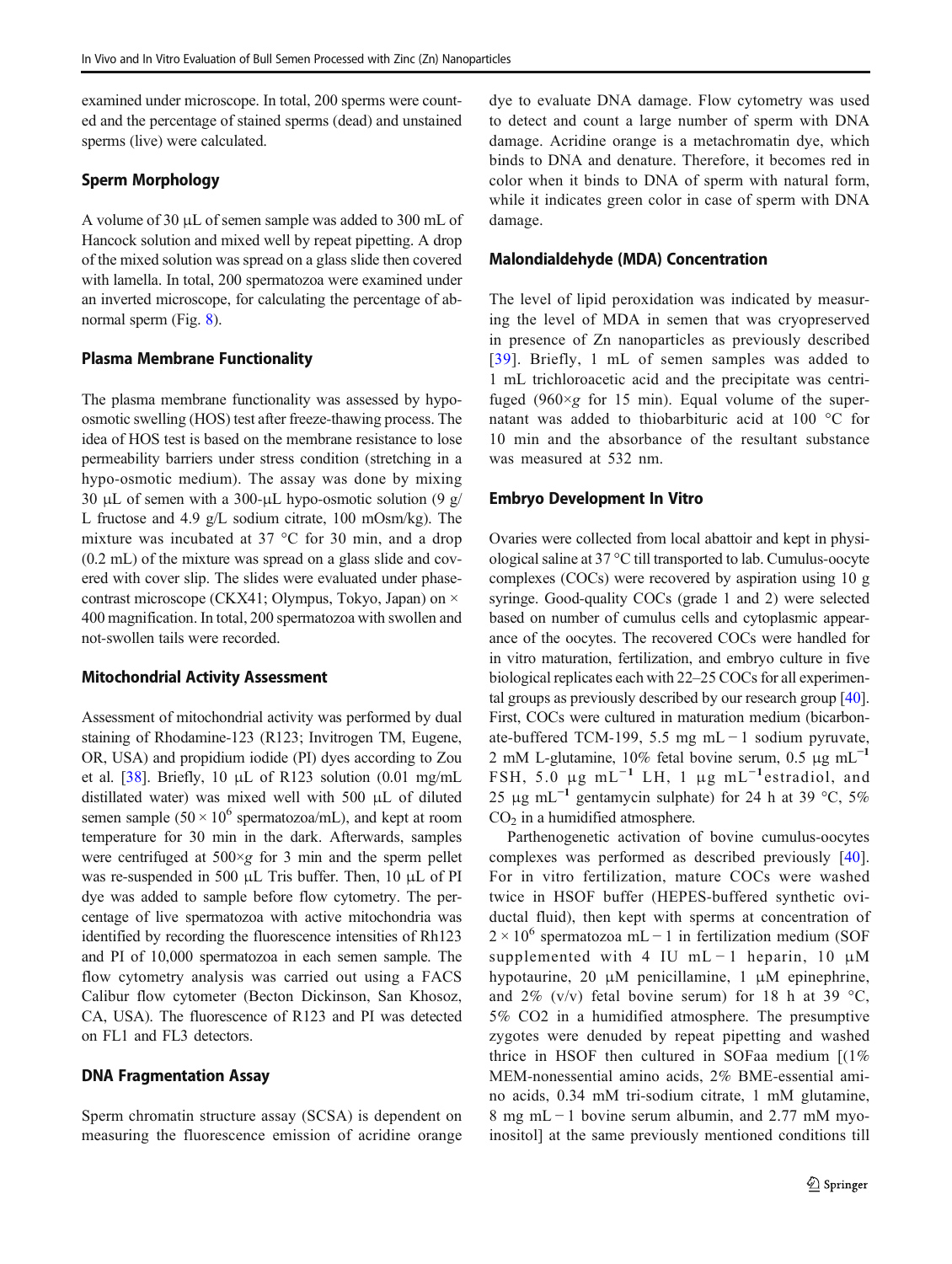blastocyst stage (192 h post insemination). Embryo culture medium was renewed every 3 days and cleavage rate was recorded at 48 h post insemination.

#### Estrus Synchronization, Detection and AI

Twenty-four cyclic and healthy Holstein cows at the third parity on average were kept under the same managerial conditions. The animals were checked for estrus thrice a day based on visual observation of heat signs after estrus synchronization using twice  $PGF2\alpha$  injections at 11 days interval. Standard artificial insemination procedure was applied for all females (8 cows in each group) to evaluate the in vivo fertilizing ability of treated semen with Zn nanoparticles.

#### Pregnancy Detection

Expert veterinarian performed pregnancy detection using ultrasound examination. The inseminated cows of different groups  $(n = 24)$  were checked for pregnancy detection at 30 and 60 days after insemination.

## Statistical Analysis

The data were analyzed using Proc Mixed of SAS 9.1 (version 9.1; SAS Institute, 2002, Cary, NC, USA). The results were expressed as mean  $\pm$  SEM. Tukey's test was used to compare least squares means.

## **Results**

## Sperm Motility and Motion Parameters

The data dealing with effects of different levels of Zn nanoparticles on sperm motility parameters of bull spermatozoa after freeze-thawing process is shown in Table 1. The results demonstrated that different concentrations of Zn nanoparticles had no effect on TM and PM compared to control group and the differences between the groups were not significant ( $P \ge 0.05$ ).

# Sperm Viability

The results of sperm viability treated with different concentrations of Zn nanoparticles are shown in Fig. 1. Adding different levels of Zn nanoparticles to Bioxcell® extender had no significant effect on sperm viability ( $P \ge 0.05$ ). Sperm viability was 59.5, 69.5, and 66% in  $10^{-6}$  M,  $10^{-2}$  M of Zn nanoparticles and control groups, respectively.

Table 1 Effect of extenders with different concentrations of nano zinc on the post-thawed bull sperm motility parameters (cumulative results of four replicates)

| Groups             | Parameters              |                         |  |  |
|--------------------|-------------------------|-------------------------|--|--|
|                    | $TM$ (Lsmean $\pm$ SEM) | $PM$ (Lsmean $\pm$ SEM) |  |  |
| Control            | $87.31 \pm 3.72$        | $70.48 \pm 4.5$         |  |  |
| $nZ$ inc $10^{-6}$ | $86.4 \pm 3.28$         | $71.85 \pm 8.33$        |  |  |
| $nZ$ inc $10^{-5}$ | $86.11 \pm 5.36$        | $73.43 \pm 7.37$        |  |  |
| $nZ$ inc $10^{-4}$ | $86.42 \pm 3.20$        | $69.65 \pm 5.73$        |  |  |
| nZinc $10^{-3}$    | $86.28 \pm 4.09$        | $68.15 \pm 6.96$        |  |  |
| nZinc $10^{-2}$    | $85.09 \pm 5.5$         | $75.05 \pm 6.57$        |  |  |

No difference ( $P \ge 0.05$ ) was observed among treated and untreated groups

nZinc  $10^{-6}$ : Extender containing  $10^{-6}$  M nano zinc; nZinc  $10^{-5}$ : Extender containing 10−<sup>5</sup> M nano zinc; nZinc 10−<sup>4</sup> : Extender containing 10−<sup>4</sup> M nano zinc; nZinc 10−<sup>3</sup> : Extender containing 10−<sup>3</sup> M nano zinc; nZinc 10−<sup>2</sup> : Extender containing 10−<sup>2</sup> M nano zinc

TM, total motility; PM, progressive motility

#### Sperm Morphology

Effect of Zn nanoparticles on morphology of bovine spermatozoa was not significant ( $P \ge 0.05$ ) after freeze-thawing process (Fig. [2](#page-4-0)). The percentage of normal sperm was almost the same in control (57.7%),  $10^{-6}$  M (66.2%) and  $10^{-2}$  M (60%) of Zn nanoparticles. There are some abnormalities detected in all groups like cytoplasmisc droplet and coiled-tail sperms as indicated in Fig. [8](#page-6-0).

#### Plasma Membrane Functionality

Results showed that plasma membrane functionality (Fig. [3](#page-4-0)) in  $10^{-6}$  and  $10^{-2}$  M of Zn nanoparticles was improved (69.3 and 62.4%) significantly  $(P < 0.05)$  compared to control (51.3%) group.



Fig. 1 Percentage of viable spermatozoa following treatment with Zn nanoparticles. No difference ( $P \ge 0.05$ ) was observed among the groups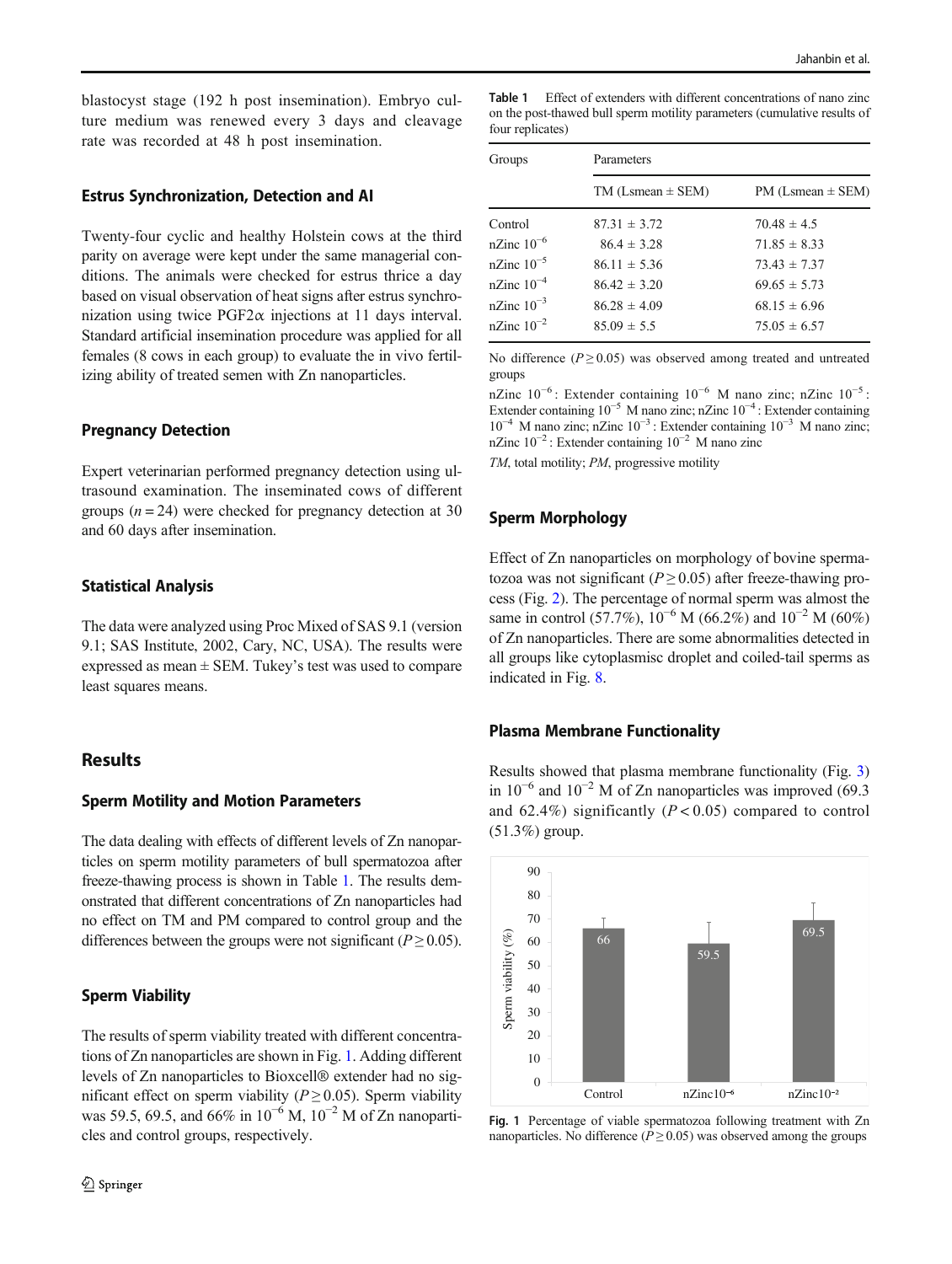<span id="page-4-0"></span>

Fig. 2 Percentage of normal sperm morphology after treatment with Zn nanoparticles. No difference ( $P \ge 0.05$ ) was observed among the groups

#### Mitochondrial Activity

The proportions of live spermatozoa with active mitochondria of each experimental group are shown in Fig. 4. The results indicated that  $10^{-6}$  and  $10^{-2}$  M of Zn nanoparticles increased  $(P < 0.05)$  the percentage of live spermatozoa with active mitochondria (85.3 and 67.3%) compared to untreated group  $(49.8\%)$ .

#### DNA Fragmentation

The results showed that adding different concentrations of Zn nanoparticles (10<sup>-6</sup> and 10<sup>-2</sup> M) had no effect (P ≥ 0.05) on DNA fragmentation (4.4 and 4.1%) compared to control group  $(4.1\%)$  as shown in Fig. 5.

#### Malondialdehyde (MDA) Concentration

Bull semen containing  $10^{-6}$  and  $10^{-2}$  M of Zn nanoparticles had significantly  $(P < 0.05)$  lowered the level of MDA (2.9) and 2.7 mol/mL) than control group (3.7 mol/mL) as shown in Fig. [6](#page-5-0).



Fig. 3 Percentage of sperm plasma membrane functionality after treatment with Zn nanoparticles. Bars with different superscripts (a, b) are significantly different at  $P < 0.05$ 



Fig. 4 Percentage of live spermatozoa with active mitochondria after treatment with Zn nanoparticles. Bars with different superscripts (a, b, c) are significantly different at  $P < 0.05$ 

## Embryo Development In Vitro

The addition of different concentrations of Zn nanoparticles to in vitro maturation media indicated that blastocyst rate was increased significantly  $(P < 0.05)$  when Zn nanoparticles were added at concentration of 10−<sup>6</sup> M compared to other experimental groups (Table [2\)](#page-5-0).

Data of early embryo development after using Zn nanoparticles in semen cryopreservation was shown in Table [3](#page-6-0). The addition of Zn nanoparticles in semen extender did not ( $P \ge 0.05$ ) influence early embryonic development. Cleavage, as well as blastocyst rates, was similar in  $10^{-6}$  M (69.8 and 31.1%),  $10^{-2}$  M (77.1 and 30.5%) Zn nanoparticles, and control (76.7 and 31.4%) groups. Thus, it seems that supplementation of IVM with Zn nanoparticles positively affected in vitro embryo, while there is no effect of Zn nanoparticles on embryo development rate when supplemented to semen extender.

# Pregnancy Outcome

As shown in Fig. [7](#page-6-0), there were no differences ( $P \ge 0.05$ ) in pregnancy rate at day 30 and 60 of AI when  $10^{-6}$  M (58.1 and



Fig. 5 Percentage of sperm DNA fragmentation after treatment with Zn nanoparticles. No difference ( $P \ge 0.05$ ) was observed among the groups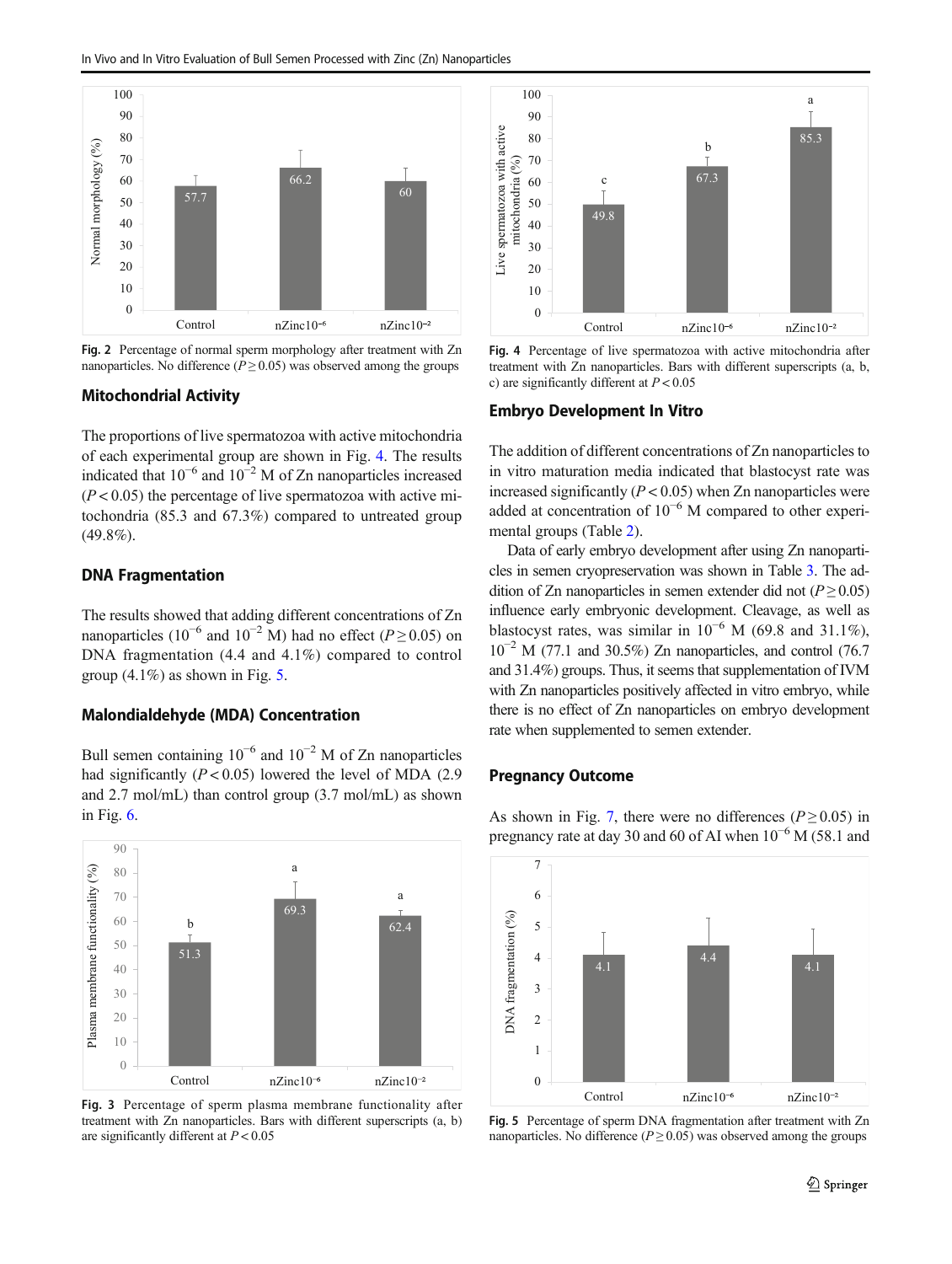<span id="page-5-0"></span>

Fig. 6 Level of MDA after treatment with Zn nanoparticles. Bars with different superscripts (a, b) are significantly different at  $P < 0.05$ 

51.4%),  $10^{-2}$  M (53.3 and 49.5%) Zn nanoparticles were used in semen extender compared to control (56.4 and 52.7%).

# **Discussion**

The results of adding different levels of Zn nanoparticles to Bioxcell® extender after freeze-thawing process showed partial improvement in some sperm quality parameters. In this regard, there are contradictory results in the use of antioxidants of different forms and by different ways to treat infertility or to improve fertility. It has been stated that the high Zn in semen reduces sperm motility in men [\[41\]](#page-8-0), while our results indicated insignificant effect of Zn in this parameter. However, some other authors have confirmed that Zn improves sperm motility [[42](#page-8-0)–[44](#page-9-0)] and normal morphology [[33,](#page-8-0) [45\]](#page-9-0). According to obtained result, this is the first study that evaluates the effect of Zn in nanoparticle form on bovine sperm quality after freeze-thawing process and this makes it difficult to compare results with previous findings that used Zn in normal form.

Indeed, Zn is an essential element in different biological processes as it could be bound to some proteins and mediates

their functional activities. Additionally, Zn was localized in sperm mitochondria, flagella of rat epididymis [\[46](#page-9-0)], spermatogonia, and primary spermatocytes in mouse testis [[47](#page-9-0)]. Yamaguchi et al. [[48\]](#page-9-0) have reported the presence of Zn in mitochondria of Japanese eel testis (spermatogonia, spermatids, and spermatozoa). Zn transporter protein namely ZnT-1 was found to be expressed in the mitochondria of mice spermatozoa [\[49](#page-9-0)]. Consistent with previous studies, our results revealed that Zn nanoparticles on both levels (10−<sup>6</sup> and 10−<sup>2</sup> ) increased mitochondrial activity of bovine spermatozoa after freeze-thawing process. This supports the notion that increased Zn accumulation in testis may have crucial role in germ cells proliferation, meiosis, and spermiation [\[47](#page-9-0), [48](#page-9-0)].

Plasma membrane integrity is a vital indicator of sperm survival and fertilizing capability when used for insemination [\[7](#page-8-0)]. Accordingly, results of the current study indicated that Zn nanoparticles in both levels  $(10^{-6}$  and  $10^{-2})$  enhanced membrane integrity of bull spermatozoa after freeze-thawing process. In support to the obtained results, bioactive Zn in seminal plasma keeps sperm membrane stability process. Moreover, sperm uses ATP as the basic energy source for maintaining cell functionality, viability, acrosome reaction, and mobility required to reach and penetrate the oocyte [\[17](#page-8-0)]. Therefore, it seems that Zn inclusion nanoparticles in semen extender have a beneficial influence on sperm structural (membrane integrity) and cellular (mitochondria) activities (Figs [3](#page-4-0), [4](#page-4-0) and [9\)](#page-7-0).

In contrast, the improvement in the last two semen quality parameters, the level of MDA was significantly reduced in semen samples that had Zn nanoparticles compared with control group. This could be due to the antioxidant effect of Zn on lipid peroxidation process. In support with this hypothesis, Zn was successfully used as a fertility therapeutic agent in men with asthenozoospermia [\[50](#page-9-0)]. The treatment with Zn was associated with reduction of both MDA by twofold and tumor necrosis factor (TNF) by about fivefold in addition to increased total antioxidant capacity [\[50\]](#page-9-0). The improvement of total antioxidant capacity and plasma membrane integrity is a clear indicator of reduced incidence of lipid peroxidation,

Table 2 Embryo development at day 9 after parthenogenetic activation of bovine cumulusoocytes complexes treated with nano zinc during in vitro maturation (cumulative results of four replications)

| Groups          | No. oocyte | PВ<br>$n(\%)$       | Cleaved 48 hpa<br>$n(\%)$ | Blastocyst 192 hpa n $(\%)$ |
|-----------------|------------|---------------------|---------------------------|-----------------------------|
| Control         | 88         | $72(82.6 \pm 3.5)$  | 63 $(72.1 \pm 2.9)$       | $26(29.6 \pm 2.1)^b$        |
| nZinc $10^{-6}$ | 91         | $75(83.0 \pm 3.5)$  | 64 $(70.7 \pm 3.3)$       | 32 $(36.6 \pm 2.0)^a$       |
| nZinc $10^{-5}$ | 82         | $70(85.4 \pm 2.2)$  | 58 $(71.6 \pm 2.4)$       | 27 $(32.1 \pm 2.0)^{ab}$    |
| nZinc $10^{-4}$ | 90         | $77(85.9 \pm 3.5)$  | 66 $(73.7 \pm 3.4)$       | 28 $(32.4 \pm 4.4)^{ab}$    |
| nZinc $10^{-3}$ | 91         | $78(85.4 \pm 2.4)$  | 68 $(74.1 \pm 2.0)$       | 28 $(31.1 \pm 2.3)^{ab}$    |
| nZinc $10^{-2}$ | 83         | 69 $(84.1 \pm 3.9)$ | 59 $(69.6 \pm 4.1)$       | 26 $(31.3 \pm 3.6)^{ab}$    |
|                 |            |                     |                           |                             |

Differences  $(P < 0.05)$  were observed among treated and untreated groups

PB, polar body observed

hpa means hours post activation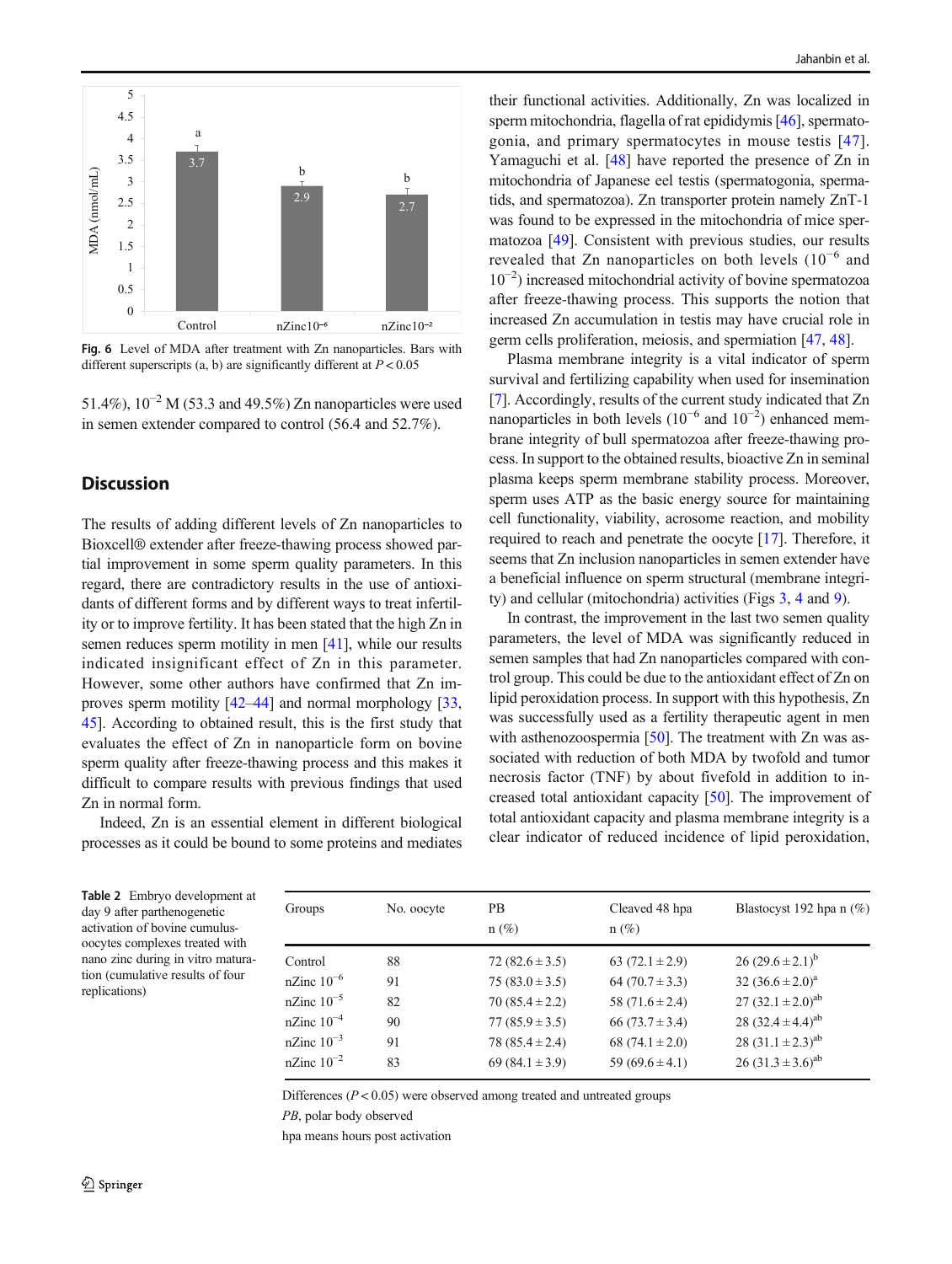<span id="page-6-0"></span>Table 3 Effect of semen extenders with different concentrations of zinc nanoparticles on embryonic developmental potential of bovine oocytes after IVF (cumulative results of four replicates)

|                 |             | Embryo development                |                                       |  |
|-----------------|-------------|-----------------------------------|---------------------------------------|--|
| Groups          | No. oocytes | Cleaved 48 hpi n (mean $\pm$ SEM) | Blastocyst 192 hpi n (mean $\pm$ SEM) |  |
| Control         | 113         | $86(76.7 \pm 3.8)$                | $35(31.4 \pm 4.5)$                    |  |
| nZinc $10^{-6}$ | 125         | $86(69.8 \pm 6.9)$                | $38(31.1 \pm 3.2)$                    |  |
| nZinc $10^{-2}$ | 122.        | 94 $(77.1 \pm 3.1)$               | $37(30.5 \pm 2.1)$                    |  |

No difference ( $P \ge 0.05$ ) was observed among treated and untreated groups

nZinc  $10^{-6}$ : Extender containing  $10^{-6}$  M nano zinc; nZinc  $10^{-2}$ : Extender containing  $10^{-2}$  M nano zinc hpi means hours post insemination

because of Zn nanoparticle supplementation to extender. Moreover, increased total antioxidant capacity could indicate enhanced activity antioxidant enzymes; however, MDA was reduced and the only one enzyme that measured. Therefore, future investigations have to consider the activity of several antioxidant enzymes to give a clear and deep insight into sperm biochemical defense mechanism.

The results of adding different levels of Zn nanoparticles to Bioxcell® extender showed that there were no significant differences in sperm viability between control and treated groups after freeze-thawing process. However, some researchers have reported that compounds with antioxidant properties such as rosemary can improve the viability of ram spermatozoa after freeze-thawing process [[21\]](#page-8-0). Contrasting results with our study were observed by the other researchers through the addition of other antioxidants such as taurine, hypotaurine, glutamine, cysteine, trehalose, and hyaluronan to the diluents before freeze-thawing process [[16](#page-8-0)]. The use of oral antioxidants such as vitamin E and selenium has improved sperm PM in stallion [[51\]](#page-9-0). The differences in the molecular nature of listed antioxidant compounds, dose used, and its interaction with species under investigation could be a reason behind these conflicting results compared to ours.

The effects of Zn on sperm motility have been examined in a variety of species. Sperm motility was reduced in response



Fig. 7 Effect of semen extenders with different concentrations of Zn nanoparticles on pregnancy rate of inseminated cows 30 and 60 days after AI. No difference ( $P \ge 0.05$ ) was observed among the groups

to increased concentrations of Zn in the men seminal plasma [\[34](#page-8-0)]. In another study, it was reported that Zn in the seminal plasma of men has an inhibitory effect on sperm motility, while removal of semenogelin (Zn binding protein) has resulted in improvement of sperm motility [\[33\]](#page-8-0). However, our results observed no effect of Zn nanoparticles on TM and PM. In contrast, in vitro use of an intracellular Zn chelator (diethyldithiocarbamate) has reduced human sperm velocity and inhibited sperm motion [[52\]](#page-9-0). Furthermore, N,N,N′,N′ tetrakis (2-pyridylmethyl) ethylenediamine (TPEN) as another Zn chelator has decreased sperm motility in the Japanese eel [\[48](#page-9-0)]. These contradictory results suggest that the effect of extracellular Zn on sperm motility may be dependent on both the concentration and the species under investigation, which



Fig. 8 Image of sperm abnormal morphology after freeze-thawing process, cytoplasmic droplet (a), coiled-tail sperm (b)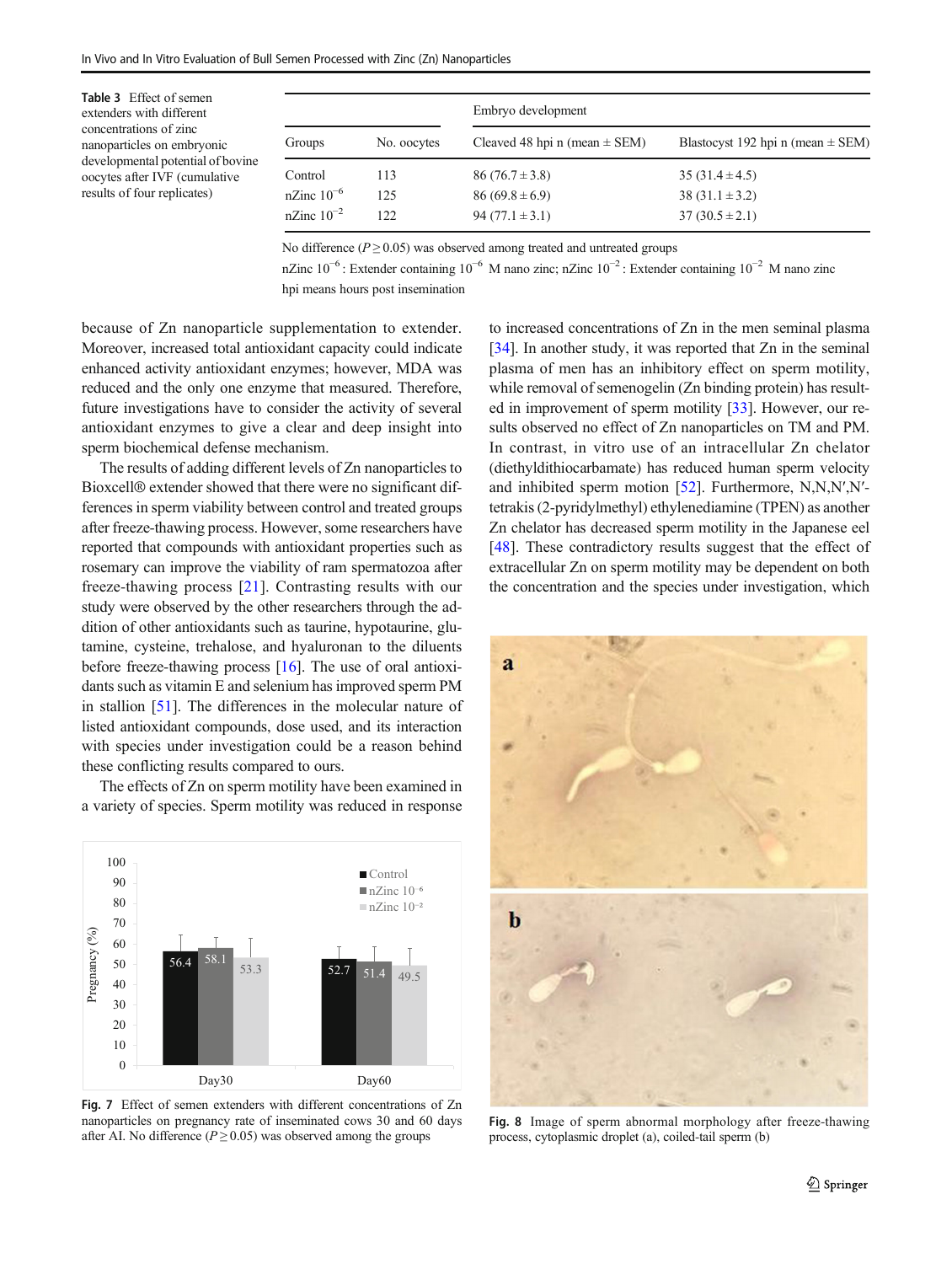<span id="page-7-0"></span>

Fig. 9 Image of plasma membrane functionality assessed by hypoosmotic swelling (HOS) test after freeze-thawing process

suggested a certain level beyond it Zn could have inhibitory effect on sperm motility.

In present study, addition of Zn nanoparticles to semen extender did not influence DNA fragmentation rate, which is in line with data of viability and morphology of sperms. In other study, patients that were treated with antioxidants decreased DNA fragmentation [\[17\]](#page-8-0). The form of Zn used in the current study (nano form) may limit some of its biological actions; however, further investigation including different forms of Zn is needed to clarify this idea. The physical characteristics of semen like sperm DNA integrity have a crucial role in transmission of genetic material and preimplantation embryo development [5, 6]. Early embryonic development is crucial for successful implantation and maintenance of pregnancy [[53](#page-9-0)]. Surprisingly, our data revealed that addition of Zn nanoparticles at  $10^{-6}$  M to in vitro maturation media increased embryo development rate compared to control group (Fig. 10 and Table [2](#page-5-0)). In consistent with our results, blastocyst rate and quality were significantly improved after addition of 1.5 μg/ml Zn during in vitro maturation [[53\]](#page-9-0). This positive effect of Zn supplementation may due to enhancement of SOD activity in cumulus cells, which subsequently decreased DNA damage, and apoptosis in COCs [[53\]](#page-9-0). This result could



Fig. 10 Image of blastocysts at day 9 after in vitro fertilization of bovine cumulus-oocytes complexes treated with nano Zinc during in vitro maturation

2 Springer

indicate that Zn nanoparticles could be more effective as antioxidant in oocytes than sperm.

Although Zn nanoparticles have improved some semen quality parameters and embryo development rate during IVM, but there was no effect on embryo development rate and pregnancy outcomes when treated semen was used for in vitro fertilization or A. I in the present report. Consistently, it was also reported [\[31\]](#page-8-0) that sperm of low-fertility (69% non-return rate) or highfertility bulls (78% non-return rate) showed similar in vitro fertilization rates (77 and 79%, respectively). Moreover, studies that have focused on the use of micronutrients as antioxidants demonstrated a decrease of sperm oxidative stress and DNA damage in subfertile males, however further research is crucially required to clearly state whether these improvements translate to an improved fertility [\[54](#page-9-0)–[56](#page-9-0)]. In addition, the mode of action by which Zn acts as an antioxidant remains partially unknown.

In conclusion, the results of this study have showed partial improvement in bull semen quality after freeze-thawing in presence of Zn nanoparticles which could be beneficial for long time storage. In addition, Zn nanoparticles have a beneficial effect on COCs developmental competence to reach blastocyst stage. However, improved membrane integrity and mitochondrial activity after addition of Zn micronutrients in nanoform did not influence in vitro fertilization, early embryonic development, and pregnancy rate, which require further investigation on large scale of different animal species.

Acknowledgments The authors thank the members of their own laboratories for their helpful discussions.

#### Compliance with Ethical Standards

Conflict of Interest The authors declare that they have no conflict of interest.

# References

- 1. Karaji RO, Kia HD, Ashrafi I (2014) Effects of in combination antioxidant supplementation on microscopic and oxidative parameters of freeze–thaw bull sperm. Cell Tissue Bank 15:461–470
- 2. Woelders H, Matthijs A, Engel B (1997) Effects of trehalose and sucrose, osmolality of the freezing medium, and cooling rate on viability and intactness of bull sperm after freezing and thawing. Cryobiology 35:93–105
- 3. Baumber J, Ball BA, Linfor JJ, Meyers SA (2003) Reactive oxygen species and cryopreservation promote DNA fragmentation in equine spermatozoa. J Androl 24:621–628
- 4. Li MW, Meyers S, Tollner TL, Overstreet JW (2007) Damage to chromosomes and DNA of rhesus monkey sperm following cryopreservation. J Androl 28:493–501
- 5. Agarwal A, Said TM (2003) Role of sperm chromatin abnormalities and DNA damage in male infertility. Hum Reprod Update 9: 331–345
- 6. D'Occhio M, Hengstberger K, Johnston S (2007) Biology of sperm chromatin structure and relationship to male fertility and embryonic survival. Anim Reprod Sci 101:1–17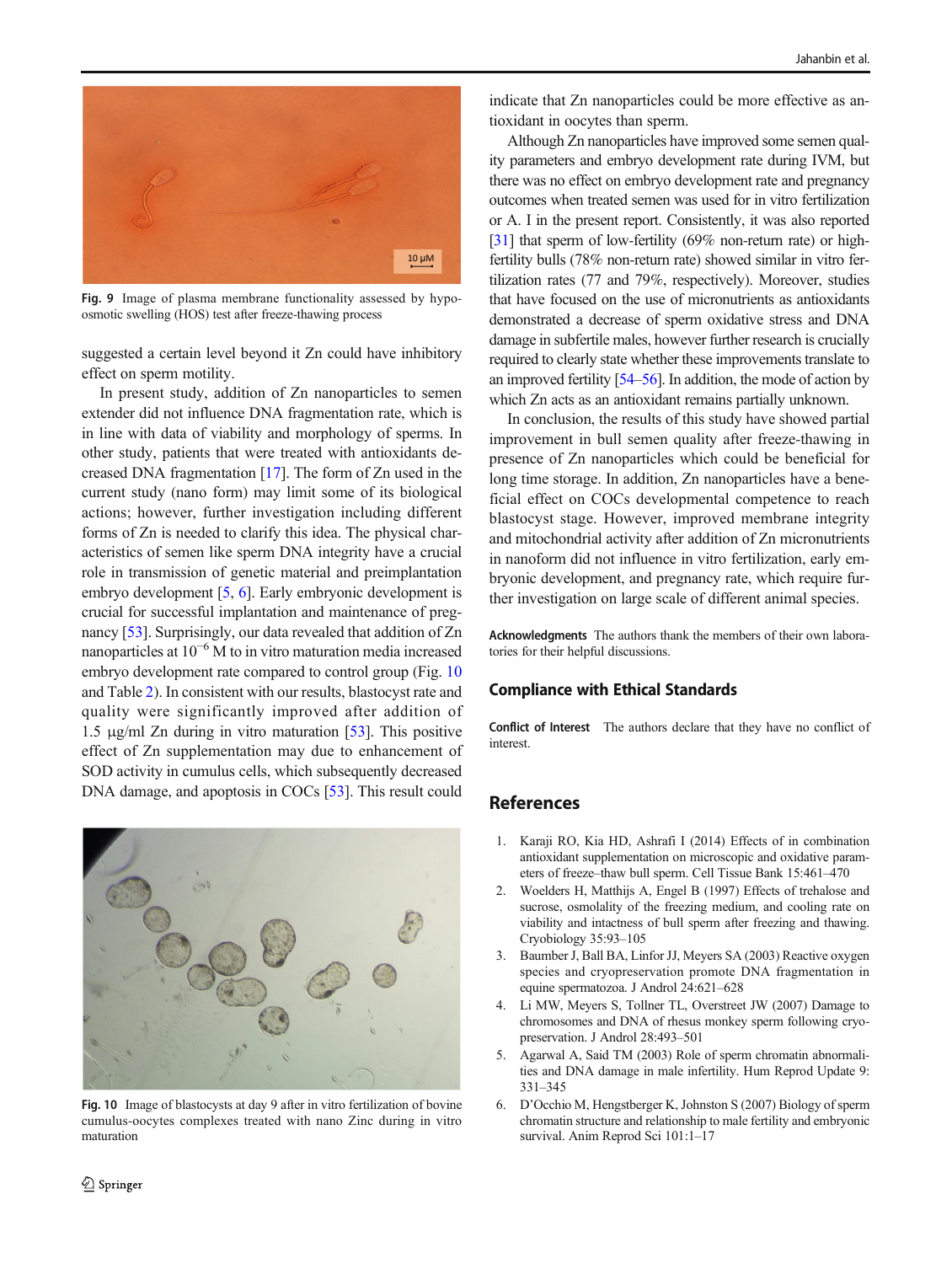- <span id="page-8-0"></span>7. Celeghini E, De Arruda R, De Andrade A, Nascimento J, Raphael C (2007) Practical techniques for bovine sperm simultaneous fluorimetric assessment of plasma, acrosomal and mitochondrial membranes. Reprod Domest Anim 42:479–488
- 8. Agarwal A, Virk G, Ong C, du Plessis SS (2014) Effect of oxidative stress on male reproduction. World J Men's Health 32:1–17
- 9. Lopes S, Jurisicova A, Sun JG, Casper RF (1998) Reactive oxygen species: potential cause for DNA fragmentation in human spermatozoa. Hum Reprod 13:896–900
- 10. Aitken RJ, De Iuliis GN, Finnie JM, Hedges A, McLachlan RI (2010) Analysis of the relationships between oxidative stress, DNA damage and sperm vitality in a patient population: development of diagnostic criteria. Hum Reprod 25:2415–2426
- 11. Baumber J, Ball BA, Gravance CG, Medina V, Davies-Morel MC (2000) The effect of reactive oxygen species on equine sperm motility, viability, acrosomal integrity, mitochondrial membrane potential and membrane lipid peroxidation. J Androl 21:895–902
- 12. Kao SH, Chao H, Chen HW, Hwang TI, Liao TL, Wei YH (2008) Increase of oxidative stress in human sperm with lower motility. Fertil Steril 89:1183–1190
- 13. Jervis KM, Robaire B (2004) The effects of long term vitamin E treatment on gene expression and oxidative stress damage in the aging Brown Norway rat epididymis. Biol Reprod 71:1088–1095
- 14. Jin J, Jin N, Zheng H, Ro S, Tafolla D, Sanders KM, Yan W (2007) Catsper3 and Catsper4 are essential for sperm hyperactivated motility and male fertility in the mouse. Biol Reprod 77:37–44
- 15. Krausz C, Mills C, Rogers S, Tan S, Aitken RJ (1994) Stimulation of oxidant generation by human sperm suspensions using phorbol esters and formyl peptides: relationships with motility and fertilization in vitro. Fertil Steril 62:599–<sup>605</sup>
- 16. Sanchez-Partida L, Setchell B, Maxwell W (1998) Epididymal compounds and antioxidants in diluents for the frozen storage of ram spermatozoa. Reprod Fertil Dev 9:689–696
- 17. Ménézo YJ, Hazout A, Panteix G, Robert F, Rollet J, Cohen-Bacrie P, Chapuis F, Clément P, Benkhalifa M (2007) Antioxidants to reduce sperm DNA fragmentation: an unexpected adverse effect. Reprod BioMed Online 14:418–421
- 18. Malo C, Gil L, Gonzalez N, Martínez F, Cano R, De Blas I, Espinosa E (2010) Anti-oxidant supplementation improves boar sperm characteristics and fertility after cryopreservation: comparison between cysteine and rosemary (Rosmarinus officinalis). Cryobiology 61:142–147
- 19. Zhang W, Yi K, Chen C, Hou X, Zhou X (2012) Application of antioxidants and centrifugation for cryopreservation of boar spermatozoa. Anim Reprod Sci 132:123–128
- 20. Atashfaraz E, Farokhi F, Najafi G (2013) Protective effect of ethyl pyruvate on epididymal sperm characteristics, oxidative stress and testosterone level in methotrexate treated mice. J Reprod Infertil 14: 190–196
- 21. Zanganeh Z, Zhandi M, Zare-Shahneh A, Najafi A, Nabi MM, Mohammadi-Sangcheshmeh A (2013) Does rosemary aqueous extract improve buck semen cryopreservation? Small Rumin Res 114: 120–125
- 22. Zalata A, Elhanbly S, Abdalla H, Serria M, Aziz A, El-Dakrooy S, El-Bakary AA, Mostafa T (2014) In vitro study of cypermethrin on human spermatozoa and the possible protective role of vitamins C and E. Andrologia 46:1141–1147
- 23. Sarıözkan S, Tuncer P, Büyükleblebici S, Bucak M, Cantürk F, Eken A (2015) Antioxidative effects of cysteamine, hyaluronan and fetuin on post-thaw semen quality, DNA integrity and oxidative stress parameters in the Brown Swiss bull. Andrologia 47:138–147
- 24. Barkhordari A, Hekmatimoghaddam S, Jebali A, Khalili MA, Talebi A, Noorani M (2013) Effect of zinc oxide nanoparticles on viability of human spermatozoa. Int J Reprod BioMed 11:767–771
- 25. Kobyliak NM, Falalyeyeva TM, Kuryk OG, Beregova TV, Bodnar PM, Zholobak NM, Shcherbakov OB, Bubnov RV, Spivak MY

(2015) Antioxidative effects of cerium dioxide nanoparticles ameliorate age-related male infertility: optimistic results in rats and the review of clinical clues for integrative concept of men health and fertility. EPMA J 6:12

- 26. Wiwanitkit V, Sereemaspun A, Rojanathanes R (2009) Effect of gold nanoparticles on spermatozoa: the first world report. Fertil Steril 91:e7–e8
- 27. Ema M, Kobayashi N, Naya M, Hanai S, Nakanishi J (2010) Reproductive and developmental toxicity studies of manufactured nanomaterials. Reprod Toxicol 30:343–352
- 28. Philbrook NA, Winn LM, Afrooz AN, Saleh NB, Walker VK (2011) The effect of TiO 2 and Ag nanoparticles on reproduction and development of Drosophila melanogaster and CD-1 mice. Toxicol Appl Pharmacol 257:429–436
- 29. Picco SJ, Anchordoquy JM, de Matos DG, Anchordoquy JP, Seoane A, Mattioli GA, Errecalde AL, Furnus CC (2010) Effect of increasing zinc sulphate concentration during in vitro maturation of bovine oocytes. Theriogenology 74:1141–1148
- 30. Anchordoquy JM, Picco SJ, Seoane A, Anchordoquy JP, Ponzinibbio MV, Mattioli GA, Peral García P, Furnus CC (2011) Analysis of apoptosis and DNA damage in bovine cumulus cells after exposure in vitro to different zinc concentrations. Cell Biol Int 35:593–597
- 31. Anchordoquy JM, Anchordoquy JP, Sirini MA, Picco SJ, Peral-García P, Furnus CC (2014) The importance of having zinc during in vitro maturation of cattle cumulus-oocyte complex: role of cumulus cells. Reprod Domest Anim 49:865–874
- 32. Wooldridge LK, Nardi ME, Ealy AD (2019) Zinc supplementation during in vitro embryo culture increases inner cell mass and total cell numbers in bovine blastocysts. J Anim Sci 97:4946–4950
- 33. Caldamone AA, Freytag MK, Cockett AT, Cockett T (1979) Seminal zinc and male infertility. Urology 13:280–281
- 34. Chia SE, Ong CN, Chua LH, Ho LM, Tay SK (2000) Comparison of zinc concentrations in blood and seminal plasma and the various sperm parameters between fertile and infertile men. J Androl 21: 53–57
- 35. Colagar AH, Marzony ET, Chaichi MJ (2009) Zinc levels in seminal plasma are associated with sperm quality in fertile and infertile men. Nutr Res 29:82–88
- 36. Agarwal A, Aponte-Mellado A, Premkumar BJ, Shaman A, Gupta S (2012) The effects of oxidative stress on female reproduction: a review. Reprod Biol Endocrinol 10:49
- 37. Song Y, Leonard SW, Traber MG, Ho E (2009) Zinc deficiency affects DNA damage, oxidative stress, antioxidant defenses, and DNA repair in rats. J Nutr 139:1626–1631
- 38. Zou T, Liu X, Ding S, Xing J (2010) Evaluation of sperm mitochondrial function using rh123/PI dual fluorescent staining in asthenospermia and oligoasthenozoospermia. J Biomed Res 24: 404–410
- 39. Dodaran HV, Zhandi M, Sharafi M, Nejati-Amiri E, Nejati-Javaremi A, Mohammadi-Sangcheshmeh A, Mohamed Mahmoud Shehab-El-Deen MA, Shakeri M (2015) Effect of ethanol induced mild stress on post-thawed bull sperm quality. Cryobiology 71:12–17
- 40. Mohammadi-Sangcheshmeh A, Veshkini A, Hajarizadeh A, Jamshidi-Adegani F, Zhandi M, Abazari-kia AH, Cinar MU, Soleimani M, Gastal EL (2014) Association of glucose-6 phosphate dehydrogenase activity with oocyte cytoplasmic lipid content, developmental competence, and expression of candidate genes in a sheep model. J Assist Reprod Genet 31:1089–1098
- 41. Danscher G, Hammen R, Fjerdingstad E, Rebbe H (1978) Zinc content of human ejaculate and the motility of sperm cells. Int J Androl 1:576–581
- 42. Fuse H, Kazama T, Ohta S, Fujiuchi Y (1999) Relationship between zinc concentrations in seminal plasma and various sperm parameters. Int Urol Nephrol 31:401–408